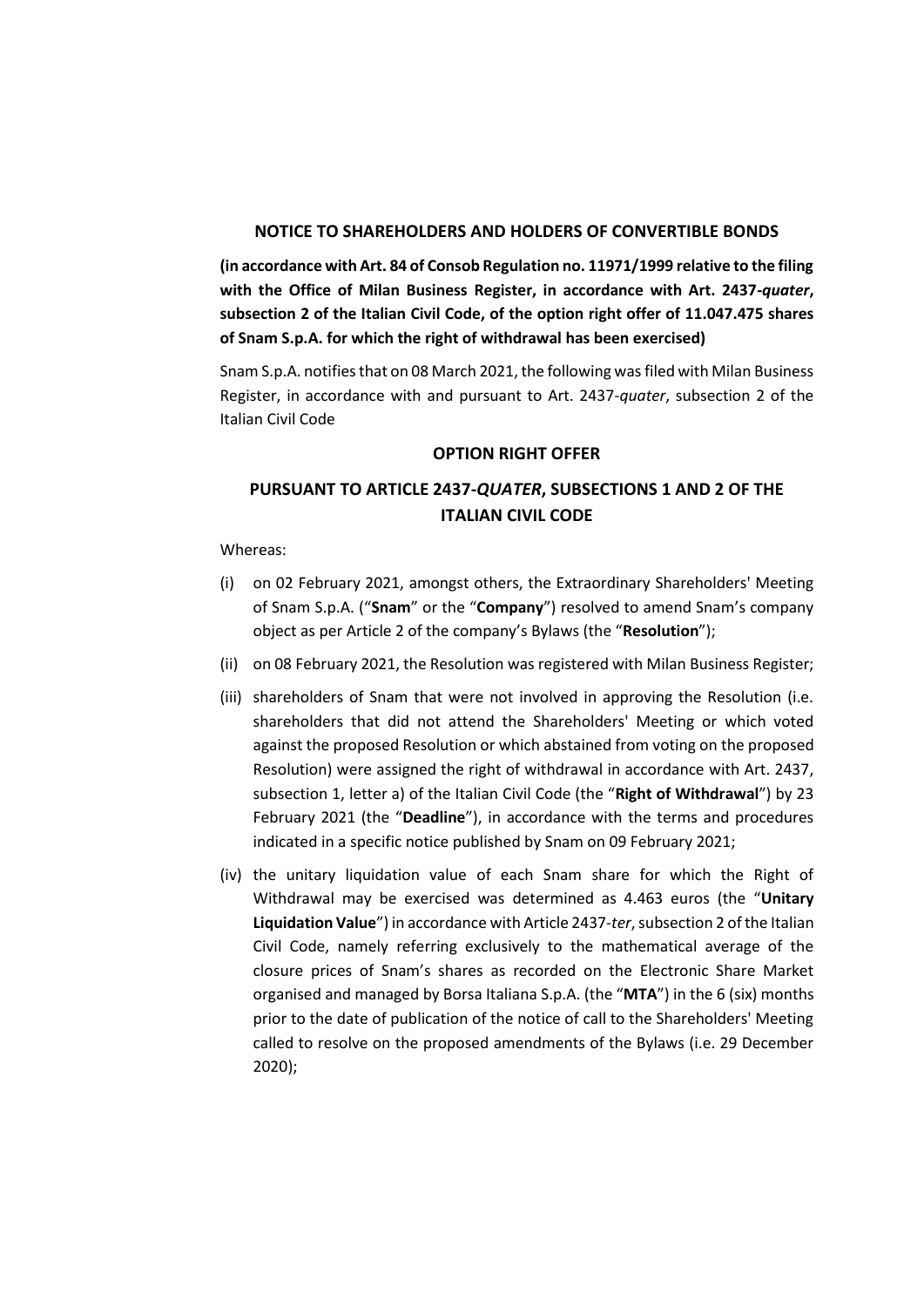- (v) as notified to the public by the Company today, the Right of Withdrawal has been lawfully exercised by the Deadline for a total of **11.047.475** Snam shares (the "**Withdrawn Shares**"), representing 0.329% of the share capital of Snam, for a total equivalent liquidation value of all Withdrawn Shares - calculated on the basis of the Unitary Liquidation Value - of 49.304.880,93 euros. It is recalled that, as resolved by the Shareholders' Meeting, the effect of the Resolution was, amongst others, subject to the condition precedent regarding the circumstance whereby any amount to be paid by Snam to shareholders exercising the Right of Withdrawal to redeem the Withdrawn Shares - not purchased by shareholders, holders of convertible bonds and third parties as part of their liquidation procedure -should not exceed a total of 150 million euros. As the total liquidation value of the Withdrawn Shares is less than 150 million euros, this condition precedent has been met. Therefore, as, on 22 February 2021, the other condition precedent set by the Resolution, as already reported to the public by the Company on 23 February 2021 in connection with the failure to exercise special powers in the golden power procedure pursuant to Decree Law no. 21/2012, converted with amendments with Law no. 56/2012 (as subsequently amended and supplemented) was also met, the Resolution to amend the company object as per Article 2 of the Snam Bylaws, has taken full effect;
- (vi) in accordance with Art. 2437-*quater*, subsections 1-3 of the Italian Civil Code, the Withdrawn Shares are to be offered up in option to shareholders of the Company other than the withdrawing shareholders, proportionally to the shares held by each, and to holders of the bonds from the convertible bond loan issued by Snam called "*€400,000,000 Equity-Linked Bonds due 2022*", listed on the Third Market of the Vienna Stock Exchange (the "**Convertible Bonds**") jointly with the withdrawing shareholders on the basis of the exchange ratio, with the possibility for non-withdrawing shareholders and holders of Convertible Bonds to also exercise the pre-emption right over any unopted Withdrawn Shares by means of the procedure set out hereto (the "**Option Right Offer**" or the "**Offer**");
- (vii) the Option Right Offer of the Withdrawn Shares as per this notice was filed on 8 March 2021 with Milan Business Register and published on the Snam website at [www.snam.it](http://www.snam.it/) ("*Governance and Conduct*" - "*Shareholders' Meeting*" section); it will also be published on 9 March 2021 in the newspaper "*Il Sole 24 Ore*" and "*The Financial Times*".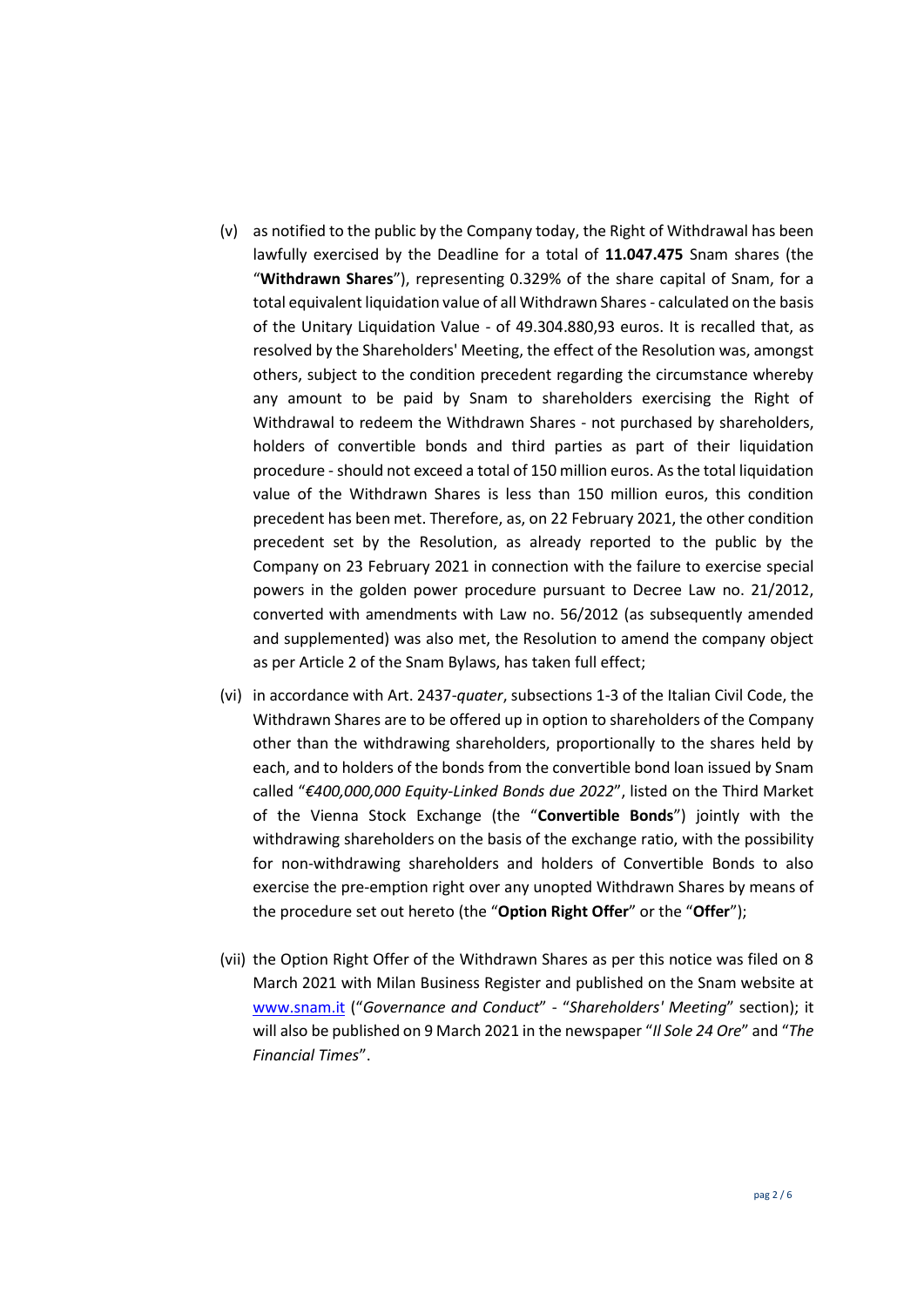### **1. Methods, terms and conditions of the Option Right Offer**

In accordance with Art. 2347-*quater*, subsections 1 and 2 of the Italian Civil Code, the Withdrawn Shares are offered up in option, at equal conditions, to holders of Snam shares proportionally to the number of Snam shares held by each as at the close of the accounting date of 09 March 2021 (the "record date"), for which the Right of Withdrawal had not been exercised, as well as to holders of Convertible Bonds as at the close of the accounting date of 09 March 2021 (the "**Entitled Persons**") at the following option ratio:

## **1 Withdrawn Share per 302 option rights** (the "**Option Rights**") **exercised**

It is noted that: (i) for each Company share (excluding the Withdrawn Shares and treasury shares held by the Company) an Option Right is accredited; (ii) for each Convertible Bond, 20,638 Option Rights (amount corresponding to the number of shares theoretically due to each holder of Convertible Bonds calculated on the basis of the conversion price envisaged by the regulation). The option ratio may vary depending on declaration made exercising the Right of Withdrawal and submitted by the Deadline but not yet received by the Company, of which prompt notice will be given through publication on the Company's website [www.snam.it.](http://www.snam.it/)

The Option Rights, represented insofar as regard shareholders by coupon 34 on Snam shares, cannot be traded on any market and can only be exercised for a whole number of Withdrawn Shares. The number of Withdrawn Shares that can be purchased by a single Entitled Person in exchange for the exercise of the Option Rights is determined by rounding down to the nearest whole unit (or up, but only if, on the basis of the total number of Option Rights exercised by the Entitled Person, the result is less than 1 Withdrawn Share). If necessary, the Company reserves the right to round off further in order to reconcile the transaction.

The Withdrawn Shares concerned by the Option Right Offer and the Option Rights are not, nor can they be, offered or sold in any countries in which the Offer is not permitted without specific authorisation in compliance with legislation applicable there, or as a derogation to such.

#### **2. Characteristics of the shares concerned by the Offer**

All Withdrawn Shares concerned by this Offer are ordinary shares of Snam admitted for listing on the Electronic Share Market ("**MTA**") organised and managed by Borsa Italiana S.p.A. (ISIN IT0003153415).

## **3. Offer price**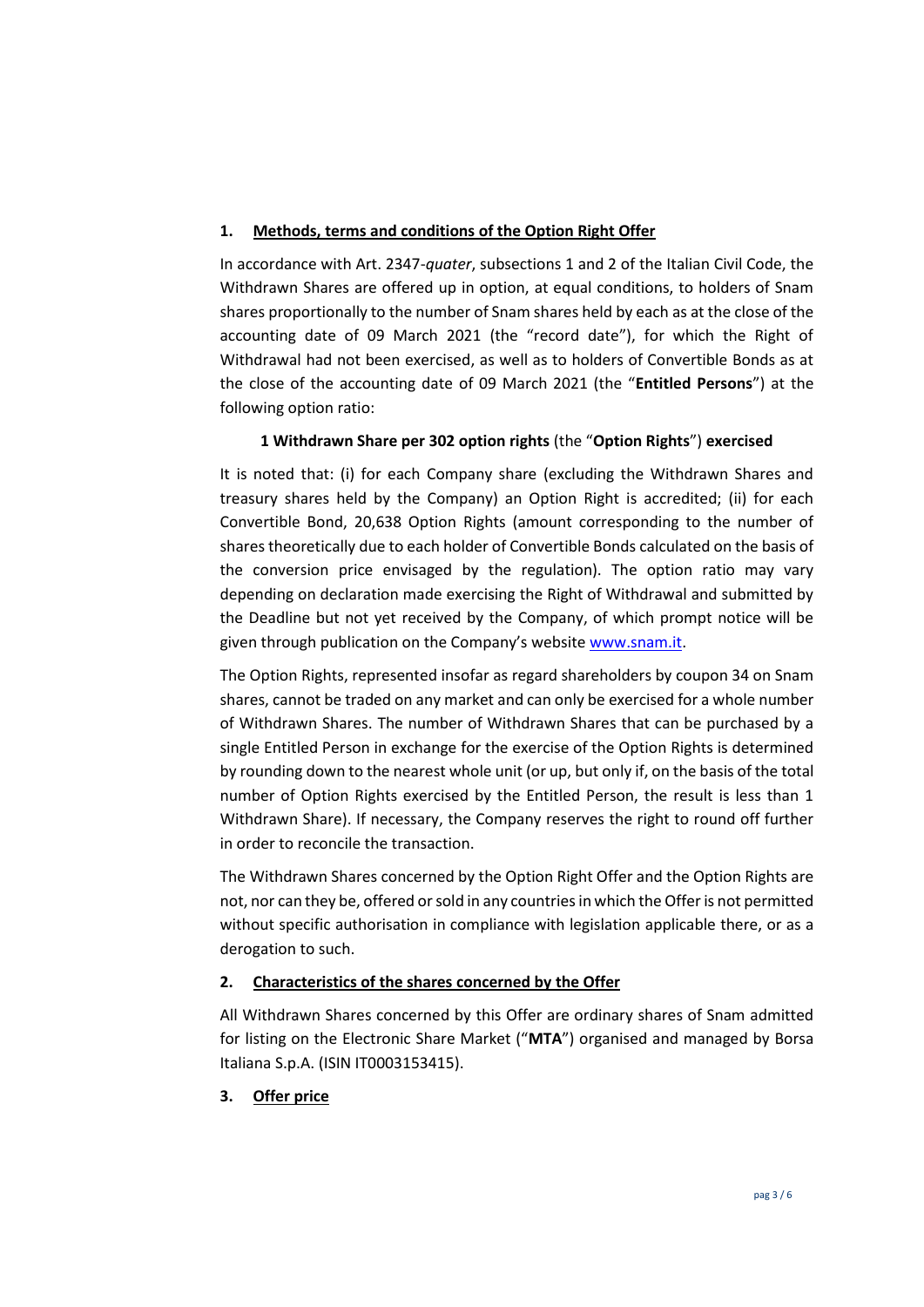The Withdrawn Shares are offered up in option at the unitary price of 4.463 euros per Withdrawn Share (the "**Offer Price**"), which coincides with the Unitary Liquidation Value established in compliance with Article 2437-*ter*, subsection three of the Italian Civil Code.

## **4. Acceptance period**

The period of acceptance of the Option Right Offer within which the Entitled Persons may exercise - at risk of forfeiture - their Option Rights, and, in accordance with the conditions set out below, the pre-emption right pursuant to Art. 2437-*quater*, paragraph 3 of the Italian Civil Code (the "**Pre-emption Right**") runs from **08 March 2021** to **07 April 2021** (included).

#### **5. Acceptance procedure**

Acceptance of the Offer by means of the exercise of the Option Rights and the potential exercise of the Pre-emption Right by the Entitled Persons holding ordinary Snam shares must take place through the financial intermediaries involved in the centralised management system Monte Titoli S.p.A., by signing a specific acceptance form prepared by Snam and made available on the website www.snam.it ("Governance and Conduct" - "Shareholders' Meeting" section) and distributed by Snam to the intermediaries through Monte Titoli S.p.A., after said intermediaries have ascertained the legitimate right of the accepting party to exercise the Option Right and potentially exercise the Pre-emption Right to purchase the Withdrawn Shares.

Acceptance of the Offer by means of the exercise of the Option Rights and the potential exercise of the Pre-emption Right by the Entitled Persons holding Convertible Bonds, must take place by sending a specific acceptance form to the authorised financial intermediaries involved in the centralised management system of Euroclear Bank and Clearstream by the deadline for the Offer Period (i.e. by 7 April 2021).

The application forms must be sent to Snam c/o Computershare S.p.A. at the address [recessosnam@pecserviziotitoli.it](mailto:recessosnam@pecserviziotitoli.it)

#### **6. Pre-emption Right**

In accordance with Art. 2347-*quater*, subsection 3 of the Italian Civil Code, the Entitled Persons exercising the Option Rights over the Withdrawn Shares in accordance with the terms and conditions of this Offer, as long as they make a simultaneous request to do so on the Acceptance Form, may also exercise the Pre-emption Right concerning the purchase at the Offer Price of any Withdrawn Shares unopted upon completion of the Option Right Offer (the "**Unopted Shares**").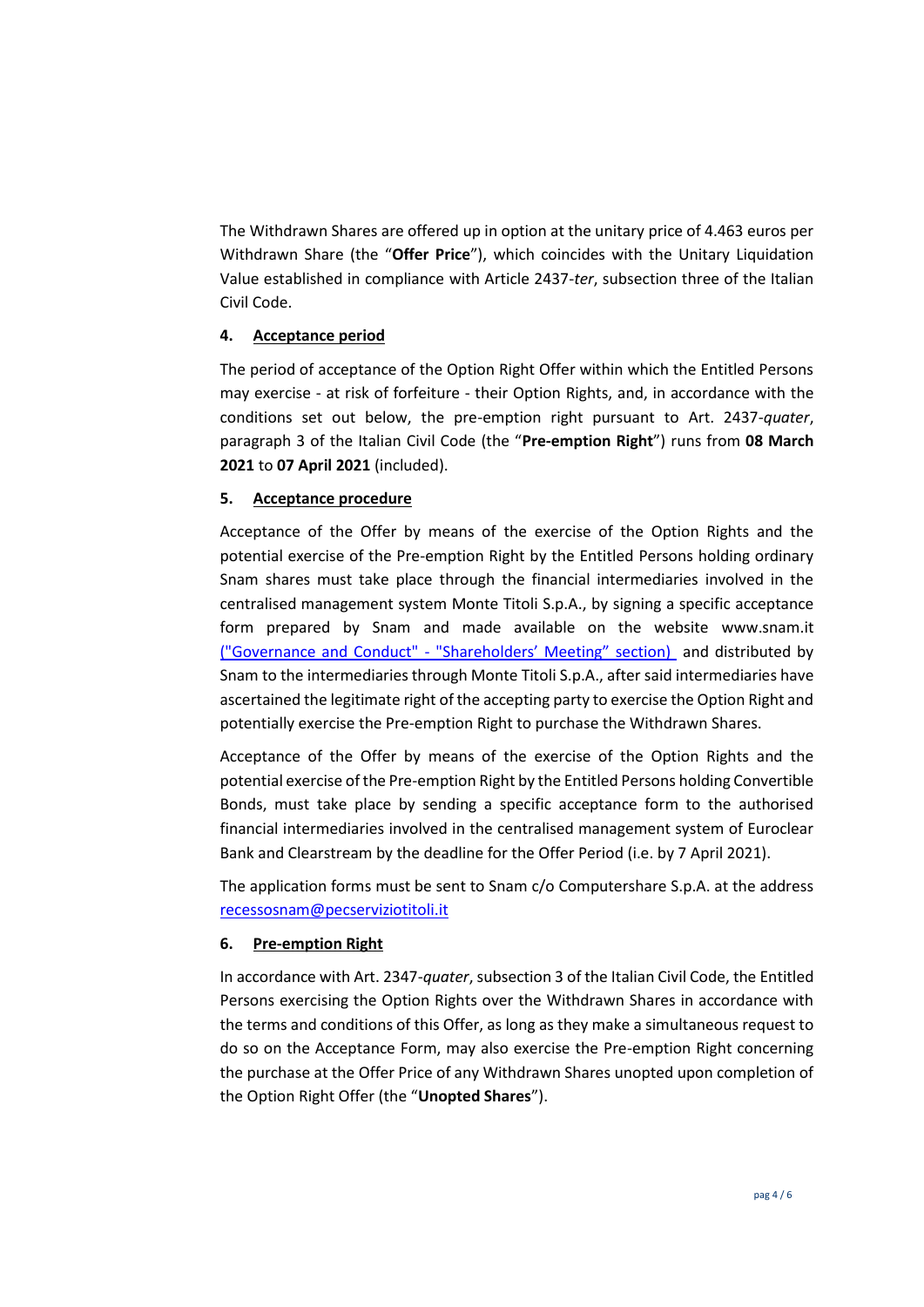To this end, when accepting the Offer, the Entitled Persons shall inform intermediaries, in the specific section of the Acceptance Form, of the maximum number of Unopted Shares for which they intend to exercise the Pre-emption Right.

If the number of Withdrawn Shares for which the Pre-emption Right has been exercised should exceed the number of Unopted Shares, they will be split between all Entitled Persons so requesting proportionally to the number of Option Rights held by each[rounding down to the nearest whole number and subsequently assigning the remaining Withdrawn Shares on the basis of the largest remainder criterion.

## **7. Results of the Option Right Offer and regulation of the Withdrawn Shares purchased through the exercise of Option Rights and the Pre-emption Right**

Snam will notify the comprehensive results of the Option Right Offer, including any exercise of the Pre-emption Right, through publication of a specific notice in the newspaper "*Il Sole 24 Ore*" and "*The Financial Times*" and on the website [www.snam.it.](http://www.snam.it/)

The number of Withdrawn Shares assigned to Entitled Persons that exercised Option Rights and potentially the Pre-emption Right will be notified to the parties concerned by the respective intermediaries, in accordance with the terms and conditions applied by them.

The purchase and transfer of the Withdrawn Shares (and, therefore, the payment of the equivalent value of the Withdrawn Shares purchased following exercise of the Option Rights and, potentially, the Pre-emption Right and the accreditation of the Withdrawn Shares to the accounts of those entitled) shall take place through the intermediaries to which the Offer Acceptance Form was submitted or the intermediaries with which the Entitled Persons making the purchase have their securities accounts.

If, upon completion of the above procedure, including the Option Right Offer and any exercise of the Pre-emption Right, Withdrawn Shares should remain that have not been purchased by Entitled Persons (the "**Residual Shares**"), Snam will decide whether or not to place said Residual Shares with third parties at the Offer Price ("**Placement with Third Parties**") in accordance with Art. 2437-*quater*, subsection 4 of the Italian Civil Code; ultimately, any Residual Shares that should not be placed with third parties will be purchased directly by Snam at the Offer Price, using available reserves, by the deadline pursuant to Art. 2437-*quater*, subsection 5 of the Italian Civil Code. In accordance with said provision, this purchase may also be made in derogation to